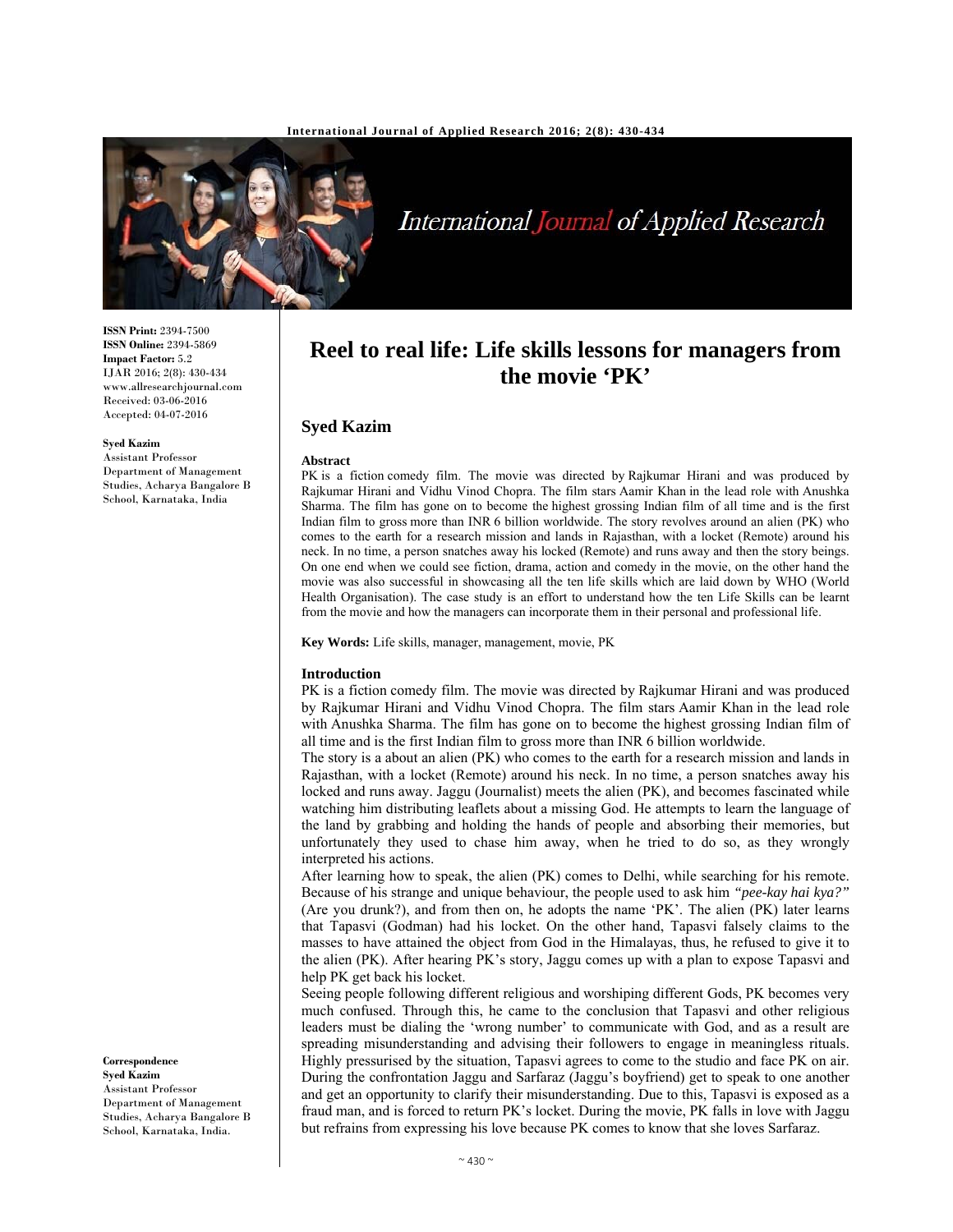While going back to his planet, PK lies to Jaggu about the content of the tapes, and despite she knows the reality, she keeps quite.

On one end when we could see fiction, drama, action and comedy, on the other hand the movie was also successful in showcasing all the ten life skills which are laid down by WHO (World Health Organisation). Let us try to understand how the ten Life Skills can be learnt from the movie and how the managers can incorporate them in their personal and professional life.

**i. Self-Awareness:** Self Awareness skill is considered as the mother of all live skills. Self-Awareness is all about recognizing oneself, his strengths, his weaknesses, his likes, his dislikes, his desires and his character as a whole. Being aware of himself helps the individual to recognize when he would be under pressure, stress, etc.

PK was completely self-aware of himself. He knew his strengths and weaknesses. Once a person is aware of his strengths and his weaknesses, based on that he can assess what he can do by himself and where he needs someone or an external entity apart from himself to help him. For example, if a common man injures himself, at some point he realises that to get back to full health he will require a doctor as he himself does not know how to cure himself. Also, the doctor can only help you based on the amount of knowledge he has. In some situations even doctors are not able to control the outcome and they say 'only God or a miracle can help you' referring to an external force. The case was same with PK, he knew that he was in a problem and did start searching for the solution to that problem by trying each and everything possible way, knowing all his limitations.

He also knew that he never lied and simultaneously also knew that he could read peoples mind by holding their hand which turned out to be quite a strength. Using that strength he managed to learn a new language. His only weakness was his lack of knowledge, which he was always aware of and hence was forever in search of knowledge and was also constantly asking questions whenever he got an opportunity to do so. PK slowly put together all the information he gathered throughout his stay on Earth and also managed to figure out what was really true and what was false by the simple use of his logic.

**ii. Empathy:** Empathy is a skill to understand what the other person feels. Empathy will help the make the communication even more effective. For a successful relationship, empathy is the key. Empathy will help the individual to accept others who may be very different from him. Thus, empathy helps in improving the social interaction and making it more fruitful. Empathy is one skill where a person learns or understands the situation or condition of another person or metaphorically "to try on someone else's shoes". The following are the instances where PK shows the skill of empathy:

- First, when he realised that Jaggu did not have any money to go back home, he gives her his money knowing that if he is not in a position to go back to his home yet, the least he could do is to help another person out to do so.
- Second, he understood the pain which one goes through when they cannot go back home. As PK could not go home yet, he was going through a lot of difficulty being away from home, hence he understands exactly how it feels not to be able to go back home. He doesn't want other people to undergo the same pain as he is going

through, so if there is a way to help them get back home he will most certainly help whether it may put him in a slight difficult position or not.

 Third, he gives money to the old man who comes asking for money and he realises that the man ran out of money as his wife suddenly ordered for an ice-cream. Now, to a third person his actions may seem naïve, but his intentions were the purest. He very well knew the fact that the old man's wife was not going through any difficulty, but despite that he gave the money knowing the truth behind the old man's action. PK realised that the old man had an honest intention behind asking for money though he took a dishonest method of acquiring it, but PK empathising with the old man open heartedly gave him the money he wanted.

**iii. Critical Thinking:** Critical Thinking is a skill which deals with analysing information or action. Critical Thinking helps the individual to assess and recognise the various factors which directly and indirectly influence behaviour, attitude and perceptions, such as peer pressure, values, culture, media, etc.

The movie is full of critical thinking, which was done by PK. The following are the various situations:

- Firstly, he thinks that when a small idol can do the job then why do we have to buy a big one? Wouldn't buying a big idol just be a waste of money when the small one works just as effectively? Plus, maintaining and taking care of the big idol can also turn out to be quite expensive, but the small idol on the other hand can easily be carried around wherever a person would want to take it.
- Secondly, he starts to think whether it is man who created God or God who created man. This thought process came into his mind merely by looking at the way people followed their religions. He was quite sure of the fact that man was created by God, but when he looked around he could see people creating what they called 'God' with their own hands. This got him in-to a deep thought process regarding who created who.
- Third, he thinks that when God can listen to people directly, then why do people need an Idol. He finds it quite contradicting and unnecessary when people find an indirect way to contact or speak to God. If God listens to people directly from their mouths or even their hearts, then what is the point of having middlemen in the form of 'God-men' and idols.
- Fourth, he thinks, why are the Idols not verbally responding to his request. If according to the people those idols are Gods then why is there no response coming from them?
- Fifth, he thinks whether God would tell its creation to roll over the ground and then come to get their wish fulfilled. Would God make his believers do absurd things just to listen to him?
- Sixth, why would God ask people to offer him milk? God is self-sufficient and does not need any material possession to satisfy him. He created everything on Earth so what is the point of giving his creation back to him?
- Seventh, why does God discriminate between the rich and the poor? Is it that only if a person has money to travel to a particular place or give a huge amount of money will his wishes be fulfilled? Then the poor people who have no money, how can they survive? Who will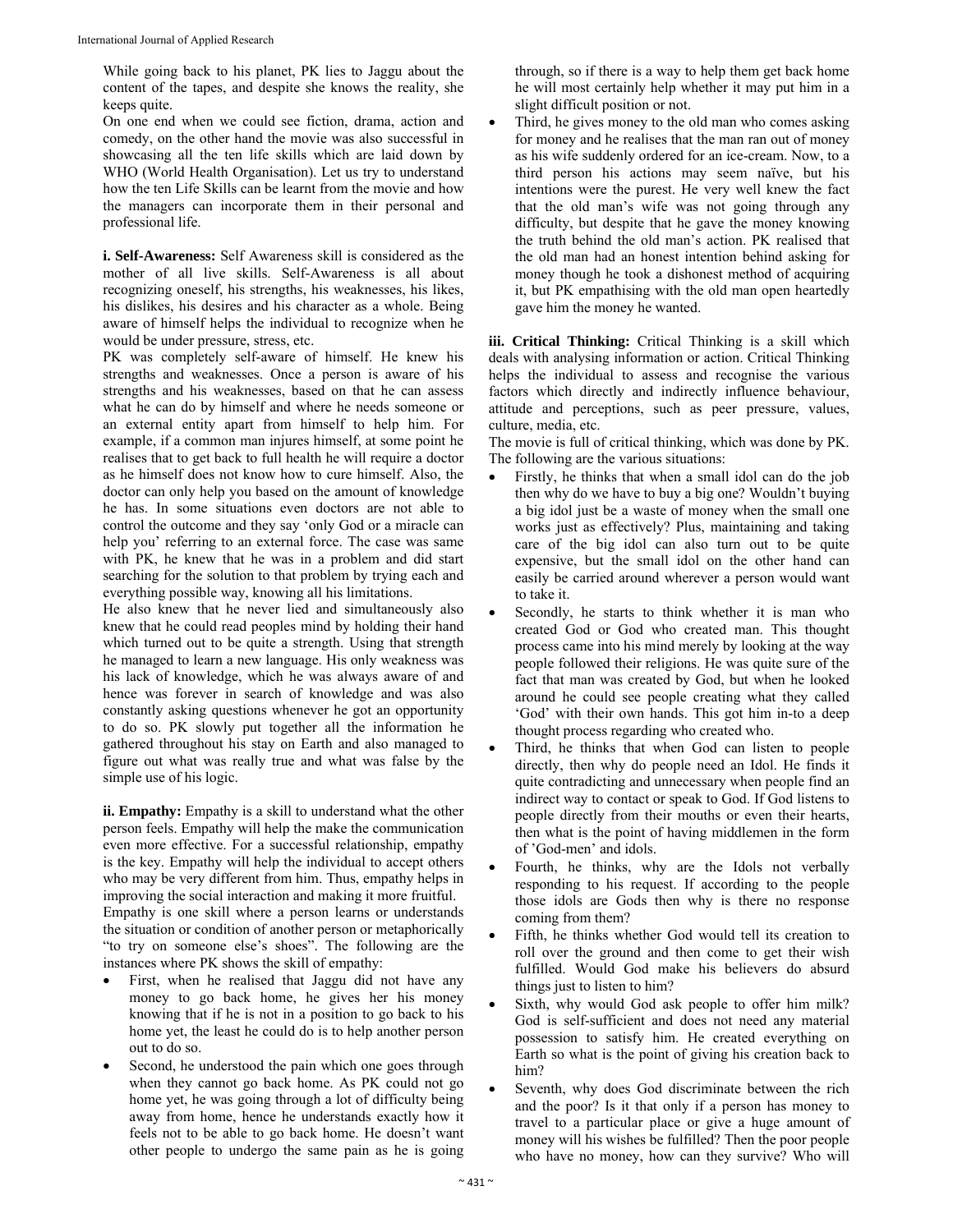they ask for help if money and material sacrifices are needed to be heard by God?

- Eighth, can human beings protect God? God, according to them who created them, breathed life into them, does he need protection from humans?
- Lastly, how could the God-men predict the future? If these men could really predict the future then why have they not averted the major wars and calamities that have taken place over all these years? If they could protect the future then there is so much good that can be done, but unfortunately no one has done it yet.

**iv. Creative Thinking:** Creative Thinking is a skill which talks about being unique and different. It is a skill which talks about thinking out of the box. It is a skill which talks about doing things in a different way. Creative Thinking is all about being different from others in every possible aspect, which helps to person to stand out of the crowd. It is about coming up with new ideas, concepts and perspectives.

PK uses his creativity in various situations. The following are the situations.

- Firstly, PK decides to wear a yellow coloured hat while going around distributing pamphlets to people with the logic that if God wanted to find him he would be able to focuses on him effectively just like how the yellow coloured Taxis are easily visible even in a Traffic Jam.
- Secondly, by locking his slippers to the gate so that they don't get lost. He is well aware of the fact that people either steal or mistakenly wear another's footwear and leave, so he thinks of a solution by which no one can steal his footwear anymore.
- Thirdly, he uses a stick with a sharp end which he bought along with him to remove the money from the donation box as there was no other way for him to collect the refund which he thought he was supposed to receive.
- Fourthly, he comes up with an idea for his own self defence which turns out to be quite effective. He puts stickers of 'God' on his cheeks giving the logic that "People put photos or painting of 'God' on walls so that the public doesn't urinate there, in the same manner he puts stickers of 'God' on his cheeks so that no one dares to beat him". Understanding the love and respect that people have for God, he used this respect and love to his advantage to get out of tricky situations.
- Fifthly, when PK wants to prove to the God-man that his phone-call to God was actually a wrong number and that there was no distinguishing mark or feature that separates any human being on the basis of religion, he think of an innovative way of cross dressing people of different faiths to confuse the God-man. This ended up working perfectly as the God-man was baffled that none of the people who came were of the faith he initially imagined them to be.
- Sixthly, he commits a small crime so that he can spend the night in the lock-up. He doesn't have any home or provision for food, therefore finds a place where he can find shelter and also food for free.
- Seventhly, in order to show how people can be easily fooled, he takes Jaggu's father to a college and places a small stone near a tree with some red colour on it and in no time people start worshiping the stone.

**v. Decision Making:** Decision Making is a skill about selecting from option from the available alternatives.

Decision Making ultimately facilitates us to deal in a constructive manner with various decisions, which affect us directly and indirectly. It is a process which teaches people how to actively make decisions about various aspects relating to their professional or personal lives.

There are many occasions during the movie where PK makes his own decisions after rationalising and analysing the situation he is in. The following are the various situations:

- Firstly, when finding out that his 'remote control' is probably in Delhi, he decides to leave Mandava and head all the way to Delhi in pursuit of his beloved remote control.
- Secondly, while originally he was in search of some person who could help him out in search of his beloved remote, he is told by a policeman who could not help him retrieve it that even they are human beings not God. That is when PK decides to get in search of God to help him find his remote.
- Thirdly, when he finds out that Jaggu doesn't have any money to return home as all her money went into the a temple's deposit box, PK decides to give his own money to her despite having the need for it himself.
- Fourthly, during the time when PK tried following all religions hoping that one of them would be his own, he puts on various necklaces (amulets), threads and ornaments. But, later on he gets beaten up and thrown out of a car he makes up his decision to get rid of all such accessories.
- Fifthly, PK originally never had a name, but due to the large number of people who constantly asked whether he was PK, he finally out of frustration decided to name himself as PK and continues to do so and consequently be addressed with the same name throughout the whole movie.
- Sixthly, PK never tells anybody he meets that he is an alien from another planet. He hides it from everybody except Jaggu. Jaggu is the only one who he felt would be trustworthy and hence decides to only let her know about his story.
- Seventhly, PK falls in love with Jaggu and he had to make a decision whether to tell her or to abstain from it. When he comes to know that Jaggu was in love with the boy called Sarfaraz, he decides not to express his love to her. Although he had intentions of letting his feelings out he stopped himself when he came to know about Jaggu's love. This shows how he makes right decisions based on the knowledge one has. He realised that the consequences of him revealing his feelings for Jaggu would only worsen the situation and make them feel awkward in front of each other therefore after getting the knowledge about Sarfaraz he immediately changes his decision and just abstains from letting Jaggu know anything about it.

**vi. Problem Solving:** Problem Solving is a skill which helps the individual to face his problems with a positive mind set. If problems are not solved of a very long time, they cause mental and physical stress and in-turn lead to various problems in a person's life. Thus, possessing problem solving skills will help a person to lead a happy and stress less life.

The following are the various situations of Problem Solving:

 Firstly, somewhere around an old man comes up to him claiming his wife is in surgery and requires only a little more money, despite knowing the truth of the matter PK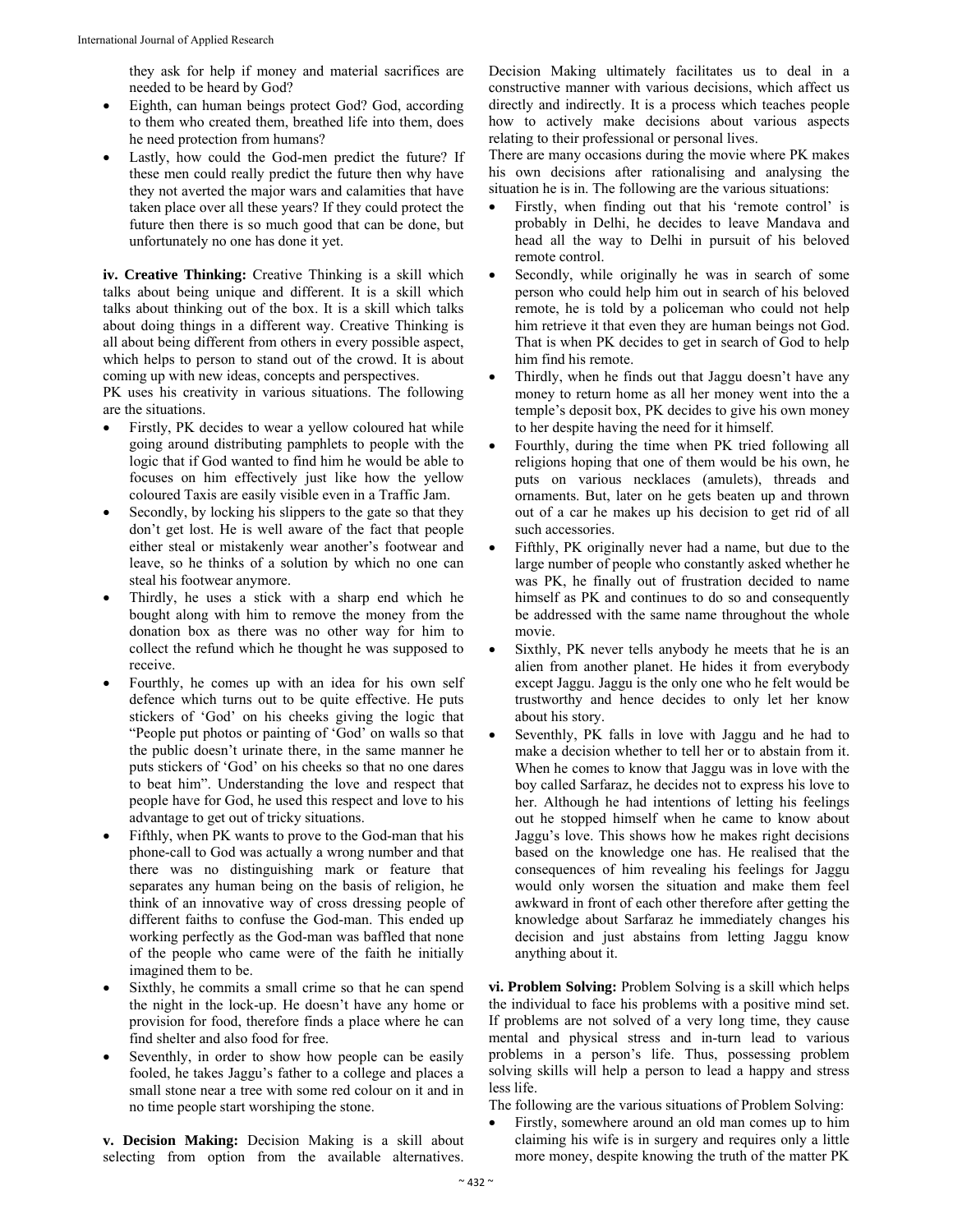still solves his problem by giving him the required money and along with it gives a little extra money for the sake of a tip, hence solving the difficult situation and problem that the old man was in.

 Secondly, the climax of the movie is based on a problem which PK tries to solve. Due to a misunderstanding between Jaggu and Sarfaraz when the movie begins, both of them thought that they were betrayed. PK in order to solve this problem started asking questions such as, did she know the boy who gave her the letter, what was the guarantee that the letter was from Sarfaraz or whether she tried calling Sarfaraz after reading the letter. When one wishes to solve any problems in life, they must let go of any preconceived notions one has else that will disrupt or hamper the problem solving process. Just like how a particular God-man had influenced Jaggu by constantly telling her that a Pakistani would always betray her, for a long time that thought had prevented her from ever making contact with Sarfaraz. But at the end of the movie through the questions which PK asked, they were finally able to resolve the misunderstanding and hence solve the problem.

**vii. Interpersonal Relationship:** Interpersonal Relationship is a skill which helps the individual to relate and interact with people in a positive manner. It is a skill which helps the individual to become a better social being. Interpersonal Relationship is all about keeping good relationship will everyone who is around the individual and especially with whom he interacts on a regular basis.

The following are the situations where we can witness the Interpersonal Relationship:

- Firstly, PK develops a good interpersonal relationship with Jaggu, thus they end up getting along very well and understanding each other, which ultimately helps them to fight against the god-man called 'Tapasvi'.
- Secondly, PK also makes sure he doesn't hurt anyone's feelings thereby keeping his relationship with everyone stable.
- Thirdly, PK listens to everyone's opinions and gets to understand them better, this way he knows how to answer back and react towards people thus building his interpersonal skills.
- Fourthly, PK decided to tell everything about himself to Jaggu alone mainly because of the type of relationship they had, which he could build at the initial stage. PK was well aware that Jaggu is a person who is very trustworthy and hence can keep his secret.
- Fifthly, PK is of the opinion that the God-man 'Tapasvi' was a decent person who was only given wrong information or was being taken for a ride through a wrong number. But still PK tried to explain it to him nicely regarding what he thought was happening and keeping his relation with the God-man calm even though he was thrown out of the Aashram by his bodyguards.
- Sixthly, PK was never rude, abusive, insulting or hurtful towards anybody. Whoever he spoke to, he did it politely and in a friendly manner without intending to make fun or a fool out of anyone. This is evident when we see that PK in many instances tries to help or console people based on the knowledge he had received e.g.: consoling a widow, attempting to console a woman wearing a white dress who was about to get married thinking she was widowed and also the same for the three Muslim women clad in black. But, in all these

cases, PK is either beaten or chased by people but still PK doesn't retaliate as he doesn't wish to ruin his relation with anyone.

**viii. Effective Communication:** Effective Communication is a skills being able to express oneself effectively, in ways that are appropriate to the situation, both verbally and nonverbally. Effective Communication is all about the individual being able to express his desires and opinions in the most appropriate manner.

The following are various aspects of Effective Communication:

- Firstly, when PK comes to the earth, he realises that he could not speak the local language, so was in search of a person who could lend their hands so that he could learn their language. When he learned to communicate, he was finally able to do many things. He shared his story with Jaggu and thus she agreed to help him get his remote back.
- Secondly, as part of effective communication is being clear. PK clearly puts forward his questions and doubts to people.
- Thirdly, PK also manages to clearly tell Jaggu his whole story despite the fact that she didn't believe him initially. Another part of effective communication is by giving people examples to understand. PK is shown giving people various examples of people who tend to judge and misunderstand each other. A perfect example would be in the God-man 'Tapasvi's' Aashram where he cross dressed people of different faiths only to prove that nobody is born branded. Another example would be when PK tries to show Jaggu's father how fear plays an important factor in people's beliefs, so he puts a rock with a red mark in front of a college where exams were taking place, and then consequently people lined up to give money and pray to it out of fear of failing or performing badly in the exams.
- Fourthly, a major part of communication also involves the process of listening; and PK listens to what people say very clearly before giving his opinion.

**ix. Coping with Emotions:** Coping with Emotions is a skill which deals with recognizing the emotions within the individual. It is about being aware of how emotions influence behaviour and how the individual is able to respond to the emotions effectively and appropriately. Coping with Emotions is very essential because emotions like anger and sadness can have a negative effect on the health of the individual, if they are not handled appropriately. Coping with Emotions facilitates a person to think clearly and helps him not to get carried away with their emotions, thus does not make him regret in the future.

The following are the various aspects relating to Coping with Emotions.

- Firstly, PK becomes very sad that he is not getting his remote back, so he finds a place where idols were in the manufacturing stage and starts requesting them to help him get his remote; he controlled his emotions by not converting his sadness to anger.
- Secondly, he also understood that the god-man is trying to play with the emotions of the people and trying to make them afraid only for the sake of their business.
- Thirdly, when Jaggu received a messaged from her father that he was ashamed of her, she becomes very sad and depressed, and then PK consoles her and tries to